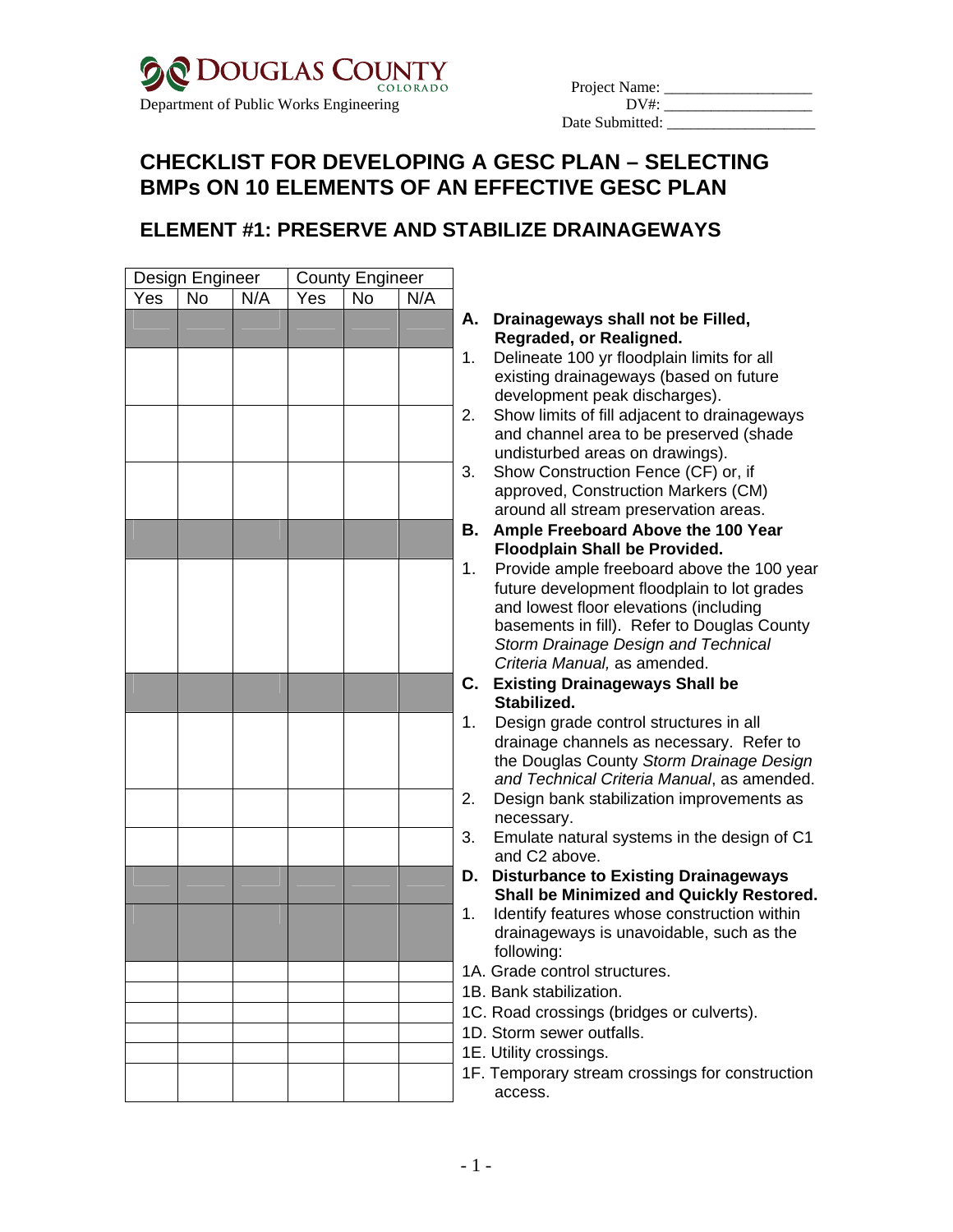

|                                           |     |     | Department of Public Works Engineering |     |     |         | $DV^*$                                                                                                                                                                                                  |
|-------------------------------------------|-----|-----|----------------------------------------|-----|-----|---------|---------------------------------------------------------------------------------------------------------------------------------------------------------------------------------------------------------|
|                                           |     |     |                                        |     |     |         | Date Submitted:                                                                                                                                                                                         |
| Design Engineer<br><b>County Engineer</b> |     |     |                                        |     |     |         |                                                                                                                                                                                                         |
| Yes                                       | No. | N/A | Yes                                    | No. | N/A |         |                                                                                                                                                                                                         |
|                                           |     |     |                                        |     |     | $2_{-}$ | Determine limits of construction around the<br>features identified in Item D.1 above that are<br>just large enough to allow construction, but<br>not larger than necessary, to minimize<br>disturbance. |
|                                           |     |     |                                        |     |     | 3.      | Show Construction Fence (CF) or, if<br>approved, Construction Markers (CM) to<br>delineate the limits of construction<br>determined in Item D.2 above.                                                  |
|                                           |     |     |                                        |     |     | 4.      | Identify coordinates or other means of<br>locating Construction Fence (CF) or<br>Construction Markers (CM) for contractor.                                                                              |
|                                           |     |     |                                        |     |     | 5.      | Show Check Dam (CD) or Reinforced Check<br>Dam (RCD) immediately downstream of                                                                                                                          |

- d Check Dam (RCD) immediately downstream of each disturbed area in the stream. Check sizing criteria in Section 3.17 of the GESC Manual.
- 6. Show Temporary Stream Crossings (TSC), as necessary. Stream crossings shall be limited to the minimum number necessary.
- 7. Show Erosion Control Blanket (ECB) in all disturbed areas of streams (within construction fence defining limits of construction) up to the top of the bank, to be installed immediately after construction in the stream is complete.
- **E. Any New Drainageways Shall be Designed and Stabilized.**
- 1. Identify any additional small drainageways that are necessary to manage stormwater runoff on the site.
- 2 Determine design discharges and size the drainageways.
- 3. Design stabilization improvements as necessary for drainageways, including any drop structures or lining. For 2 year flows less than 10 cfs, criteria for Diversion Ditches (DD) may be used.
- **F. Identify features whose construction within drainageways is unavoidable, such as the following.**
- 1. Determine if the following permits (and any others) are necessary. If so, complete the required documentation and submit applications.
- 1A. Douglas County Floodplain Development Permit.
- 1B. US Army Corps of Engineers Section 404

|  | - 2 - |  |
|--|-------|--|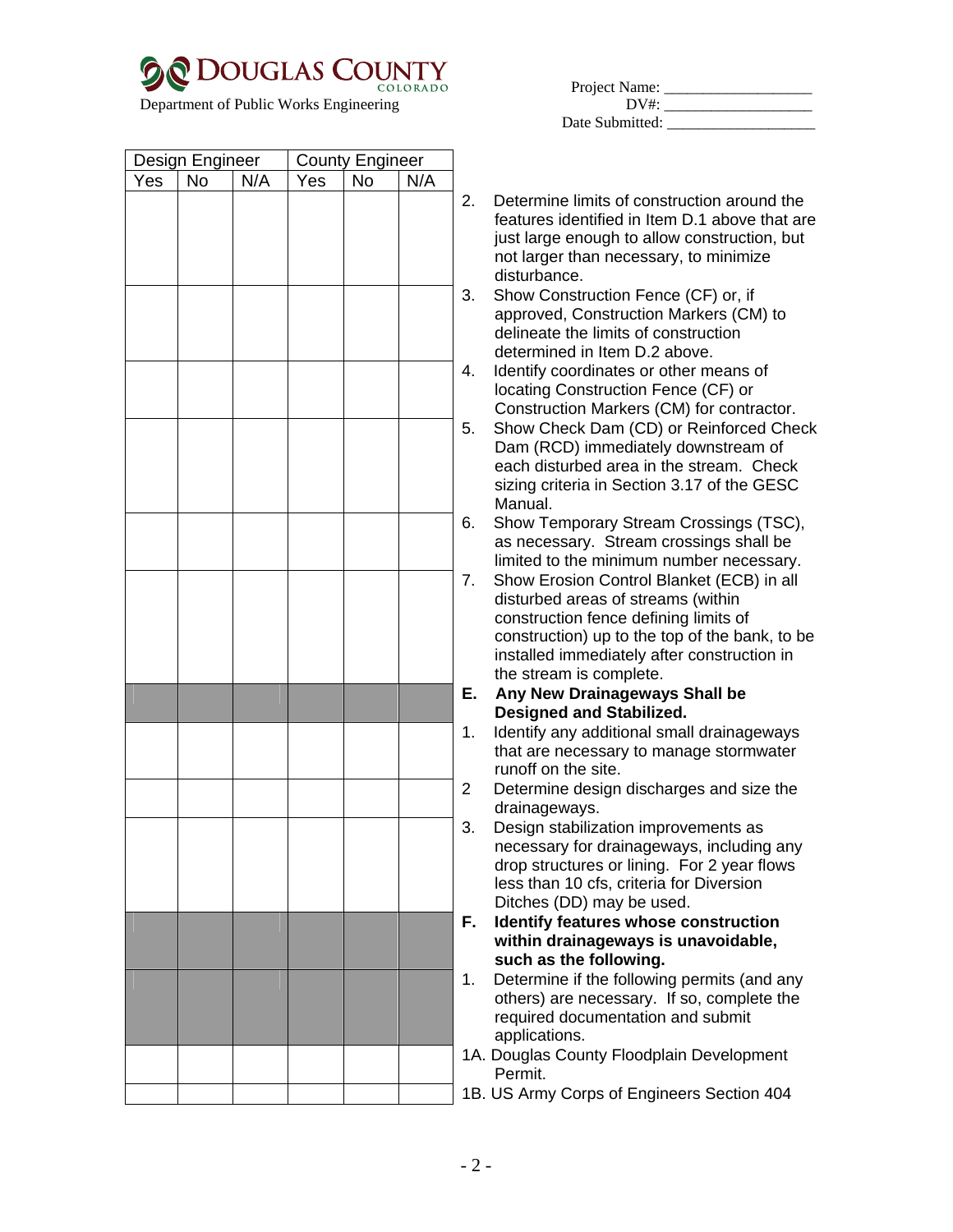

Department of Public Works Engineering

| Project Name:   |  |
|-----------------|--|
| DV#             |  |
| Date Submitted: |  |

|     | Design Engineer |     |     | <b>County Engineer</b> |     |  |
|-----|-----------------|-----|-----|------------------------|-----|--|
| Yes | No              | N/A | Yes | Nο                     | N/A |  |
|     |                 |     |     |                        |     |  |
|     |                 |     |     |                        |     |  |
|     |                 |     |     |                        |     |  |
|     |                 |     |     |                        |     |  |

Permit.

1C. US Fish and Wildlife Service Threatened and Endangered Species approvals. D. Conditional Letter of Map Revision.

### **ELEMENT #2: AVOID THE CLEARING AND GRADING OF SENSITIVE AREAS**

|     | Design Engineer  |  | <b>County Engineer</b> |                |     |                                                                                                                                                                   |
|-----|------------------|--|------------------------|----------------|-----|-------------------------------------------------------------------------------------------------------------------------------------------------------------------|
| Yes | <b>No</b><br>N/A |  | Yes                    | N <sub>o</sub> | N/A |                                                                                                                                                                   |
|     |                  |  |                        |                |     | Conduct a resource inventory on the site<br>1.<br>and identify on the GESC Plan the type and<br>aerial extent of features such as the<br>following:               |
|     |                  |  |                        |                |     | 1A. Protected habitat for endangered species.                                                                                                                     |
|     |                  |  |                        |                |     | 1B. Wetlands.                                                                                                                                                     |
|     |                  |  |                        |                |     | 1C. Nesting bird habitat.                                                                                                                                         |
|     |                  |  |                        |                |     | 1D. Riparian corridors.                                                                                                                                           |
|     |                  |  |                        |                |     | 1E. Forested areas.                                                                                                                                               |
|     |                  |  |                        |                |     | 1F. Mature cottonwood stands.                                                                                                                                     |
|     |                  |  |                        |                |     | 1G. Bedrock outcroppings.                                                                                                                                         |
|     |                  |  |                        |                |     | 1H. Steep slopes.                                                                                                                                                 |
|     |                  |  |                        |                |     | 11. Potential stormwater infiltration areas.                                                                                                                      |
|     |                  |  |                        |                |     | 1J. Historic, cultural, or archeological resources.                                                                                                               |
|     |                  |  |                        |                |     | 1K. Areas of unique or pristine vegetation,<br>habitat, or landform.                                                                                              |
|     |                  |  |                        |                |     | Endeavor to avoid, or minimize, disturbance<br>2<br>to the sensitive areas identified in 1a-k<br>above.                                                           |
|     |                  |  |                        |                |     | Show Construction Fence (CF) or, if<br>3.<br>approved, Construction Markers (CM) to<br>delineate the limits of construction adjacent<br>to areas to be preserved. |

# **ELEMENT #3: BALANCE EARTHWORK ONSITE**

|                  | Design Engineer |     | <b>County Engineer</b> |           |     |  |
|------------------|-----------------|-----|------------------------|-----------|-----|--|
| $Y\overline{es}$ | <b>No</b>       | N/A | Yes                    | <b>No</b> | N/A |  |
|                  |                 |     |                        |           |     |  |
|                  |                 |     |                        |           |     |  |
|                  |                 |     |                        |           |     |  |
|                  |                 |     |                        |           |     |  |
|                  |                 |     |                        |           |     |  |
|                  |                 |     |                        |           |     |  |
|                  |                 |     |                        |           |     |  |
|                  |                 |     |                        |           |     |  |

- 1. Endeavor to balance earthwork quantities on site through the following tasks.
- 1A. Develop initial grading plan. 1B. Check earthwork quantities for balance (consider shrink/swell).
- 1C. Raise or lower portions of the site as necessary to try to balance earthwork.
- 1D. Repeat steps b and c until balance is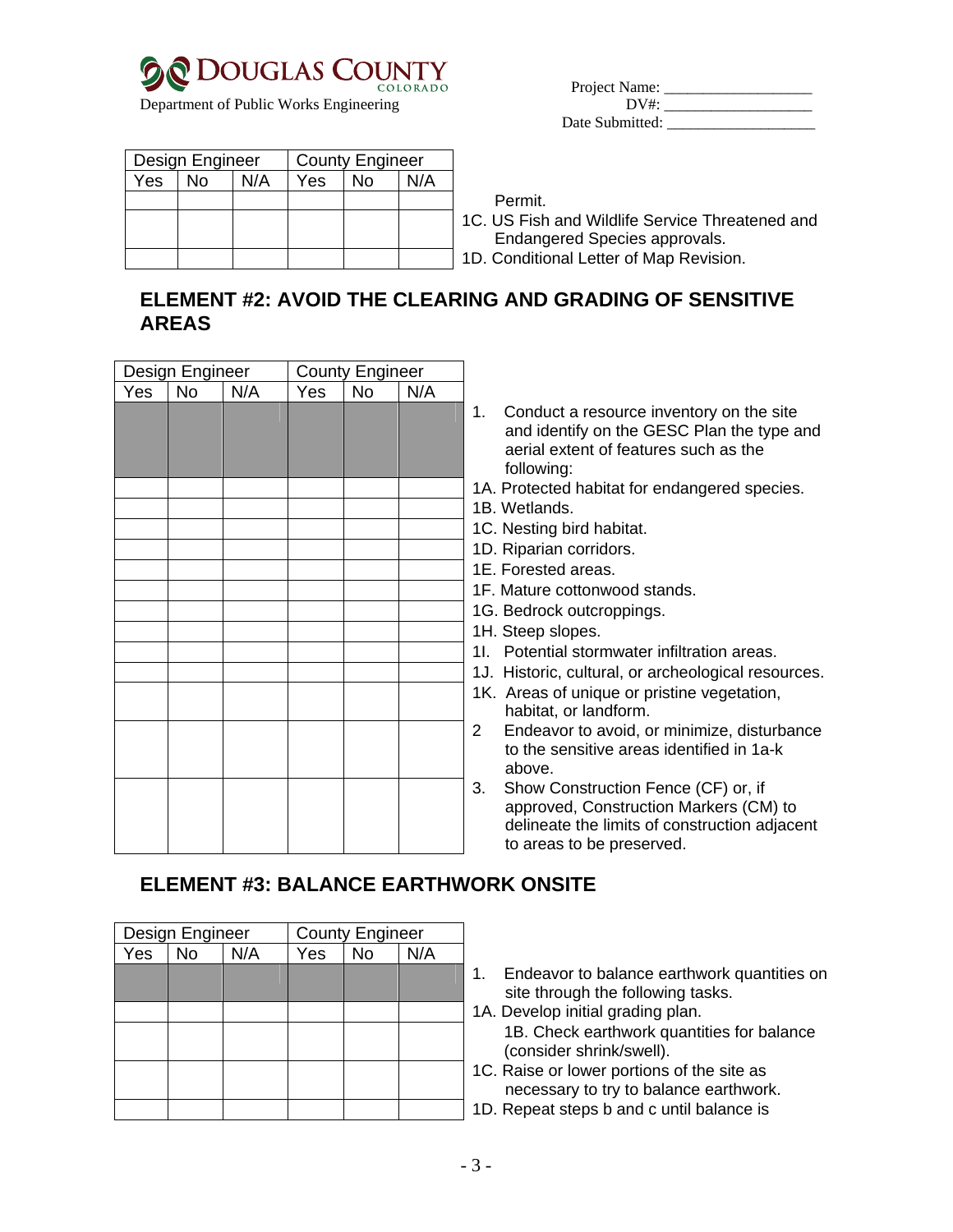

Department of Public Works Engineering

| Project Name:   |  |
|-----------------|--|
| DV#:            |  |
| Date Submitted: |  |

| Design Engineer |           |     |     | <b>County Engineer</b> |     |               |
|-----------------|-----------|-----|-----|------------------------|-----|---------------|
| Yes             | <b>No</b> | N/A | Yes | <b>No</b>              | N/A |               |
|                 |           |     |     |                        |     |               |
|                 |           |     |     |                        |     | 2             |
|                 |           |     |     |                        |     |               |
|                 |           |     |     |                        |     |               |
|                 |           |     |     |                        |     | $\frac{2}{3}$ |
|                 |           |     |     |                        |     | $\tilde{c}$   |
|                 |           |     |     |                        |     | 2             |
|                 |           |     |     |                        |     | $\tilde{c}$   |
|                 |           |     |     |                        |     | $\tilde{z}$   |

achieved.

- 2. If it is impossible to balance earthwork quantities on site, prepare letter requesting a site variance including the following:
- 2A. Reason for variance
- 2B. Amount of material to be imported or exported.
- 2C. Location of disposal site if export or source site if import.
- 2D. GESC Permit numbers for disposal or source sites.
- 2E. Detailed haul route plan and traffic control plan for haul route.
- 2F. Type and number of trucks required to complete the import or export.

### **ELEMENT #4: LIMIT THE SIZE OF GRADING PHASES TO REDUCE SOIL EXPOSURE.**

|     | Design Engineer |     | <b>County Engineer</b> |           |     |   |
|-----|-----------------|-----|------------------------|-----------|-----|---|
| Yes | <b>No</b>       | N/A | Yes                    | <b>No</b> | N/A |   |
|     |                 |     |                        |           |     |   |
|     |                 |     |                        |           |     |   |
|     |                 |     |                        |           |     |   |
|     |                 |     |                        |           |     |   |
|     |                 |     |                        |           |     |   |
|     |                 |     |                        |           |     | 2 |
|     |                 |     |                        |           |     |   |

. For large projects, determine separate grading phases, each disturbing less than 40 acres (70 acres for soil mitigation projects).

Balance earthwork for each phase following the guidance from Element 3, above.

## **ELEMENT #5: STABILIZE SOILS IN A TIMELY MANNER.**

|     | Design Engineer |     | <b>County Engineer</b> |           |     |   |
|-----|-----------------|-----|------------------------|-----------|-----|---|
| Yes | <b>No</b>       | N/A | Yes                    | <b>No</b> | N/A |   |
|     |                 |     |                        |           |     |   |
|     |                 |     |                        |           |     | ۴ |
|     |                 |     |                        |           |     |   |
|     |                 |     |                        |           |     | ź |
|     |                 |     |                        |           |     |   |
|     |                 |     |                        |           |     | á |
|     |                 |     |                        |           |     |   |
|     |                 |     |                        |           |     |   |
|     |                 |     |                        |           |     |   |

- 1. Indicate Seeding and Mulching (SM) or permanent landscaping in all areas to be graded.
- 2. Show Surface Roughening (SR) in all areas that are disturbed.
- 3. Indicate Erosion Control Blanket (ECB) or Compost Blanket (CB) on slopes steeper than 4:1 and in all areas where an extra measure of stabilization is appropriate.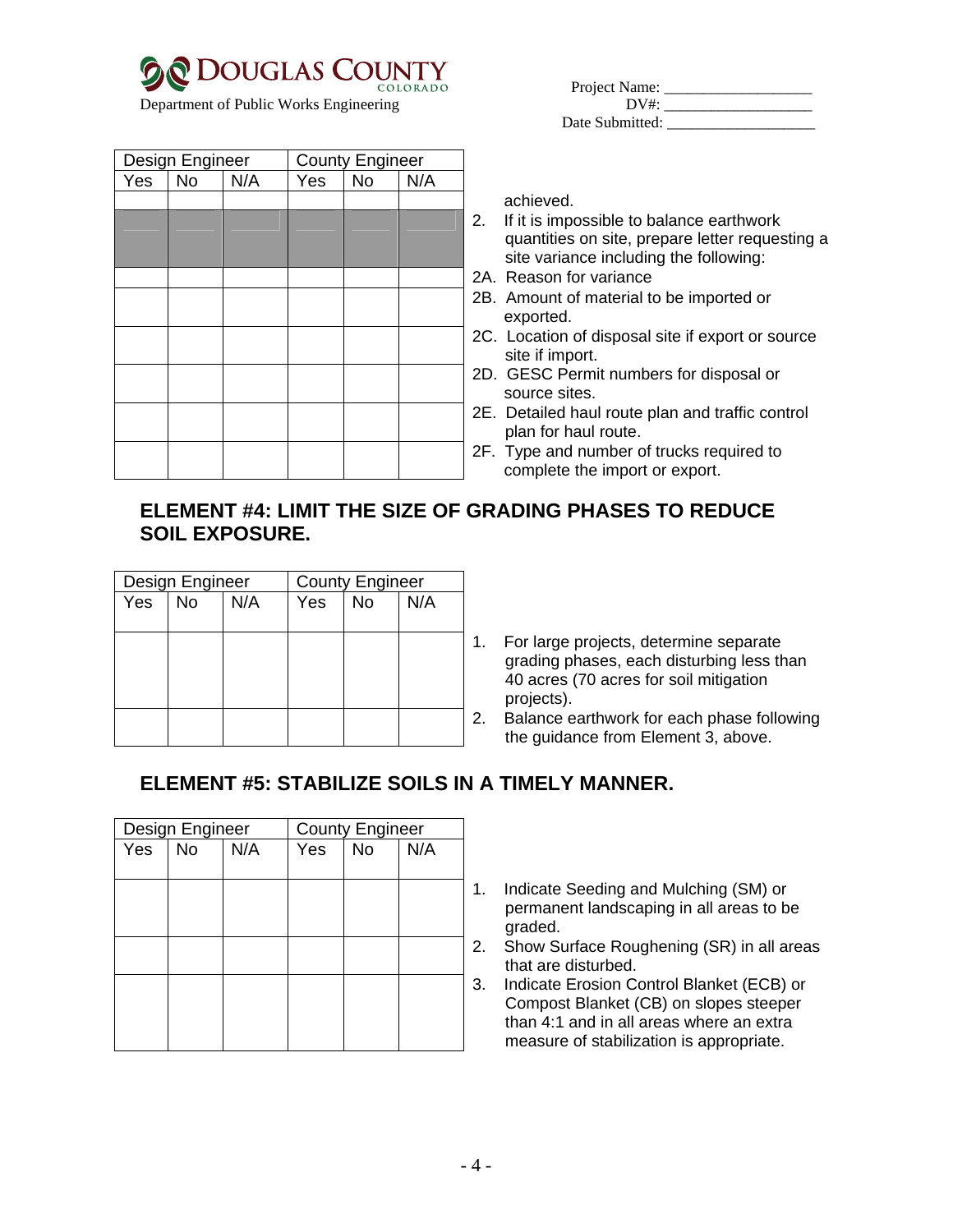| <b>DOUGLAS COUNTY</b>                  |          |               |  |
|----------------------------------------|----------|---------------|--|
|                                        | COLORADO | Project Name: |  |
| Department of Public Works Engineering |          | DV#+          |  |

| Project Name:   |  |
|-----------------|--|
| DV#             |  |
| Date Submitted: |  |

### **ELEMENT #6: IMPLEMENT PERIMETER CONTROLS.**

| Design Engineer<br>Yes   No   N/A |  | County Engineer<br>Yes No N/A |     |  |  |                |
|-----------------------------------|--|-------------------------------|-----|--|--|----------------|
| $\overline{Yes}$                  |  |                               | Yes |  |  |                |
|                                   |  |                               |     |  |  | A              |
|                                   |  |                               |     |  |  | $\mathbf 1$    |
|                                   |  |                               |     |  |  |                |
|                                   |  |                               |     |  |  |                |
|                                   |  |                               |     |  |  |                |
|                                   |  |                               |     |  |  |                |
|                                   |  |                               |     |  |  | $\mathbf{2}$   |
|                                   |  |                               |     |  |  |                |
|                                   |  |                               |     |  |  |                |
|                                   |  |                               |     |  |  | 3.             |
|                                   |  |                               |     |  |  |                |
|                                   |  |                               |     |  |  |                |
|                                   |  |                               |     |  |  |                |
|                                   |  |                               |     |  |  |                |
|                                   |  |                               |     |  |  | $\overline{4}$ |
|                                   |  |                               |     |  |  |                |
|                                   |  |                               |     |  |  | B              |
|                                   |  |                               |     |  |  | $\mathbf 1$    |
|                                   |  |                               |     |  |  |                |
|                                   |  |                               |     |  |  |                |
|                                   |  |                               |     |  |  |                |
|                                   |  |                               |     |  |  | $\mathbf{2}$   |
|                                   |  |                               |     |  |  |                |
|                                   |  |                               |     |  |  |                |
|                                   |  |                               |     |  |  |                |
|                                   |  |                               |     |  |  | 3.             |
|                                   |  |                               |     |  |  |                |
|                                   |  |                               |     |  |  |                |
|                                   |  |                               |     |  |  |                |
|                                   |  |                               |     |  |  |                |
|                                   |  |                               |     |  |  |                |
|                                   |  |                               |     |  |  |                |
|                                   |  |                               |     |  |  |                |
|                                   |  |                               |     |  |  | $\overline{4}$ |
|                                   |  |                               |     |  |  |                |
|                                   |  |                               |     |  |  |                |
|                                   |  |                               |     |  |  |                |

#### **A. Upslope perimeters**

- Show Construction Fence (CF) or Construction Markers (CM) to delineate the limits of construction along the sensitive areas and next to schools, trails and parks, unless an existing fence is located there.
- Use Diversion Ditch (DD) to capture runoff entering the site via sheet flow. Follow design guidance in Section 3.17 of the GESC Manual.
- For steep reaches, such as where the ditch conveys runoff down a channel bank to the bottom of a stream, the diversion ditch is to be lined based on the criteria shown in Section 3.17 of the GESC Manual.
- For an alternative to a lined ditch in steep sections, consider a Temporary Slope Drain.

#### **B. Downslope Perimeters.**

- Show Construction Fence (CF) or Construction Markers (CM) to delineate the limits of construction along the sensitive areas and next to schools, trails and parks, unless an existing fence is located there.
- If the upslope disturbed drainage area exceeds 1 acre, use a Diversion Ditch (DD) or permanent drainageway to convey runoff to a Sediment Basin (SB).
- If the upslope disturbed drainage area is less than 1 acre, use a Diversion Ditch (DD), Reinforced Rock Berm (RRB), Sediment Control Log (SCL), or Silt Fence (SF). In general, the latter three BMPs are to be used on the contour. Check Section 3.17 of the GESC Manual for specific guidance pertaining to the use of these downslope perimeter controls.
- Use a Check Dam (CD) or Reinforced Check Dam (RCD) across a stream or drainage channel at the downslope perimeter of the site.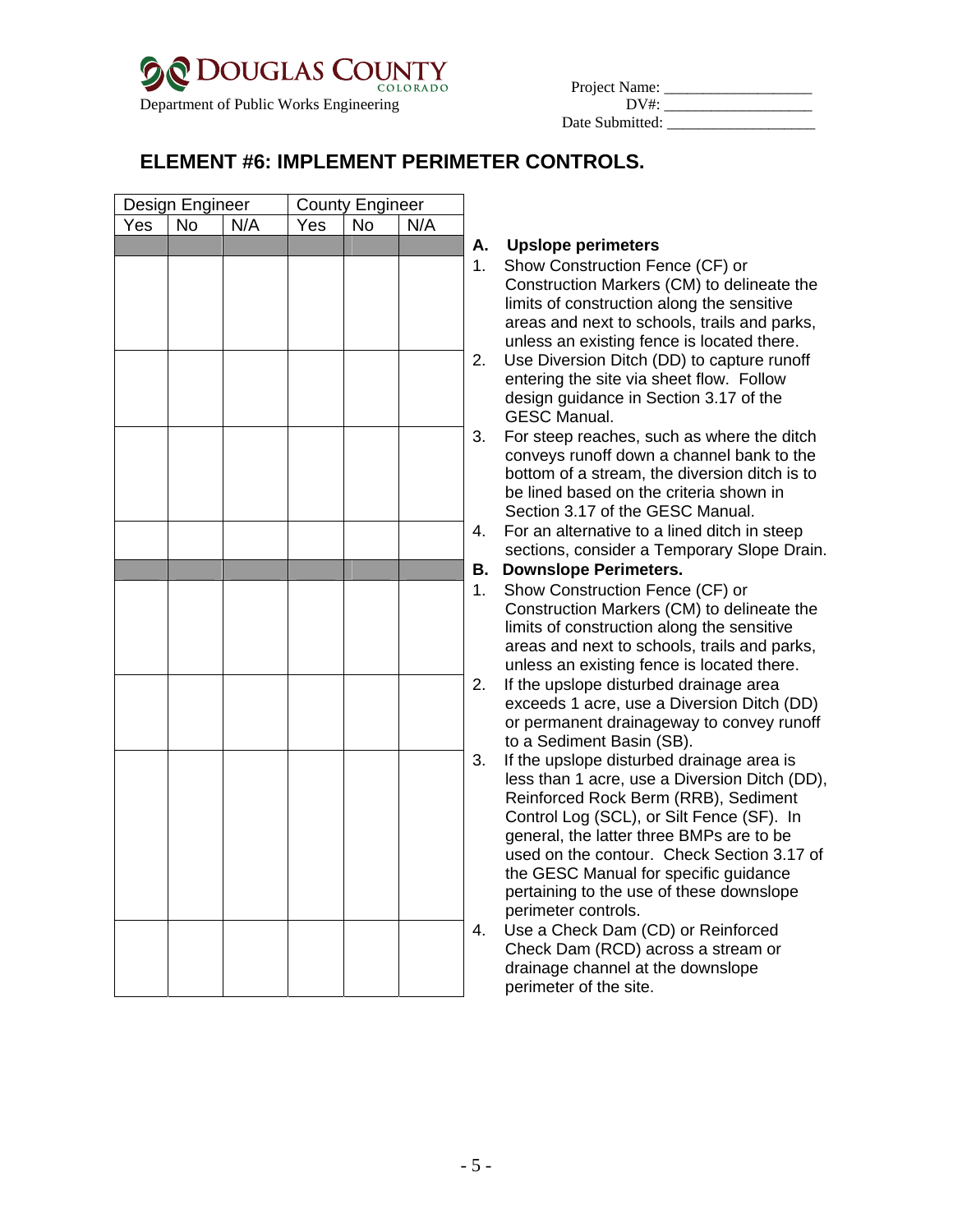

| Project Name:   |  |
|-----------------|--|
| DV#             |  |
| Date Submitted: |  |

### **ELEMENT #7: USE SEDIMENT BAINS FOR UPSTREAM AREAS EXCEEDING 1.0 ACRE**

| Design Engineer |    |     |     | <b>County Engineer</b> |     |                      |
|-----------------|----|-----|-----|------------------------|-----|----------------------|
| Yes             | No | N/A | Yes | <b>No</b>              | N/A |                      |
|                 |    |     |     |                        |     | 1                    |
|                 |    |     |     |                        |     |                      |
|                 |    |     |     |                        |     |                      |
|                 |    |     |     |                        |     |                      |
|                 |    |     |     |                        |     |                      |
|                 |    |     |     |                        |     | $\tilde{\mathbf{z}}$ |
|                 |    |     |     |                        |     |                      |
|                 |    |     |     |                        |     |                      |
|                 |    |     |     |                        |     |                      |
|                 |    |     |     |                        |     |                      |
|                 |    |     |     |                        |     | Ć                    |
|                 |    |     |     |                        |     |                      |
|                 |    |     |     |                        |     |                      |
|                 |    |     |     |                        |     |                      |
|                 |    |     |     |                        |     |                      |
|                 |    |     |     |                        |     |                      |
|                 |    |     |     |                        |     |                      |
|                 |    |     |     |                        |     |                      |

Runoff from all disturbed areas greater than 1 acre shall be treated in a Sediment Basin (SB). Use the standard design for drainage areas less than 15 acres. For areas less than 1 acre, a Sediment Trap (ST) may be used.

- 2. If a non-standard design is used, construction drawings detailing the storage volume, embankment, spillway, and outlet are required. Refer to the Douglas County *Storm Drainage Design and Technical Criteria Manual*, as amended.
- 3. Wherever possible, sediment basins are to be located within any permanent water quality or quantity detention facilities. Permanent water quality or quantity detention facilities shall have a sediment basin incorporated within them. With at least half of the sediment basin storage volume required provided below the lowest outlet of a permanent detention facility.

## **ELEMENT #8: PROTECT STEEP SLOPES.**

| Design Engineer<br>Yes |  |     |                    |                               |
|------------------------|--|-----|--------------------|-------------------------------|
| $\overline{N}$         |  | Yes | $\overline{N_{0}}$ |                               |
|                        |  |     |                    | F                             |
|                        |  |     |                    | 1                             |
|                        |  |     |                    |                               |
|                        |  |     |                    | $\overline{c}$                |
|                        |  |     |                    | E                             |
|                        |  |     |                    | 1                             |
|                        |  |     |                    | $\mathsf{C}$                  |
|                        |  |     |                    | 1                             |
|                        |  |     |                    |                               |
|                        |  | N/A |                    | <b>County Engineer</b><br>N/A |

#### **A. Proposed Slopes Shall be no Steeper than 3 to 1.**

- . Ensure that no slopes are proposed that are steeper than 3H to 1V, except small areas of rip rap outlet protection near outfalls and culverts.
- 2. Show Erosion Control Blanket (ECB) on slopes steeper than 4:1.
- **B. Runoff Shall be Diverted Away from Steep Slopes.**
- 1. Use Diversion Ditch (DD) to capture runoff before it flows down the steep slope.
- **C. Terracing Shall be Incorporated into the Grading of Steep Slopes.**
- Use Terracing (TER) in steep slopes to break up the flow of incidental water and reduce the development of rill and gully erosion.